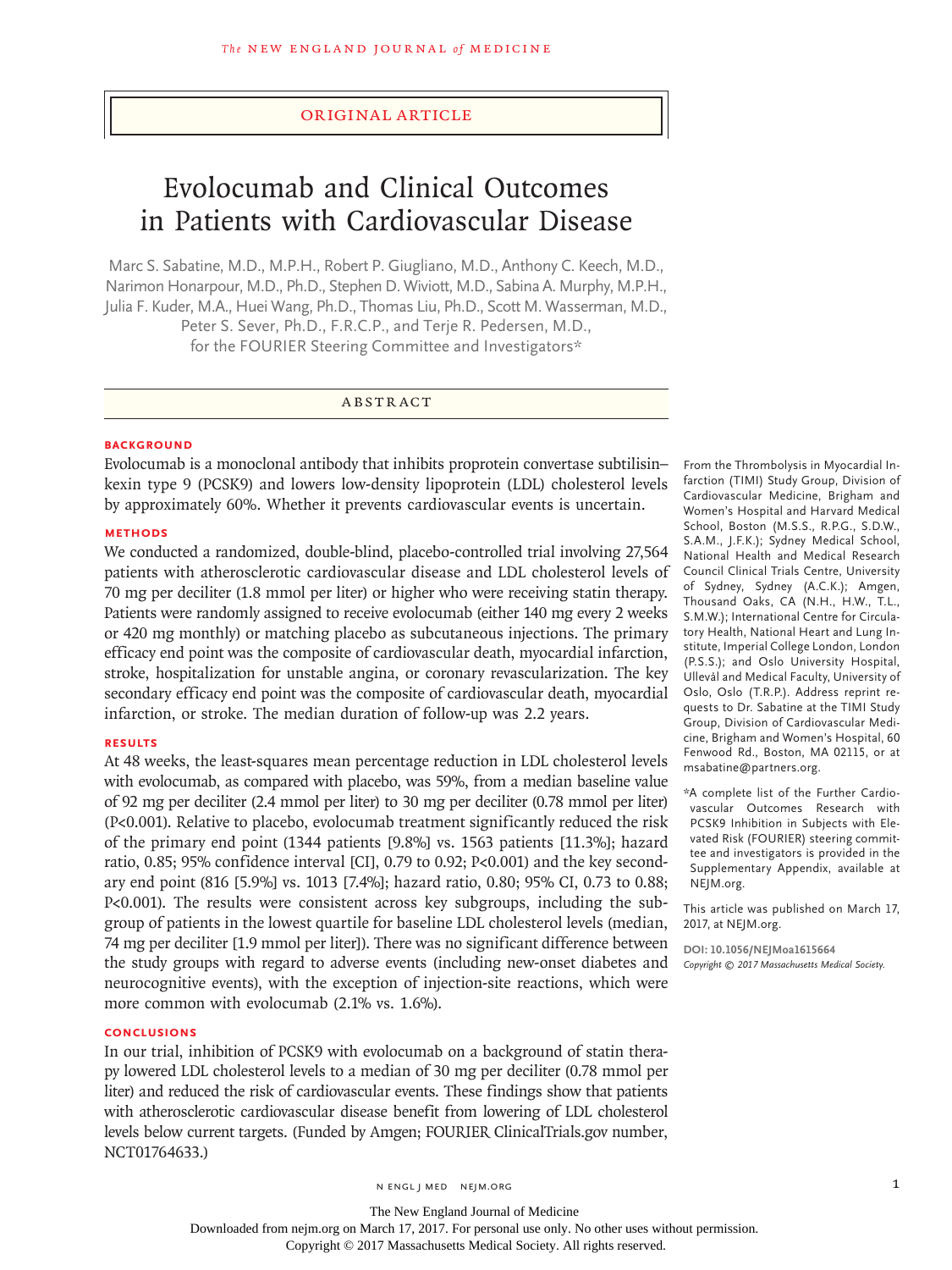UN-DENSITY LIPOPROTEIN (LDL) CHOLES-<br>terol is a well-established and modifiable<br>risk factor for cardiovascular disease. Mono-<br>clonal antibodies that inhibit proprotein converterol is a well-established and modifiable risk factor for cardiovascular disease. Monotase subtilisin–kexin type 9 (PCSK9) have emerged as a new class of drugs that effectively lower LDL cholesterol levels.<sup>1</sup> Evolocumab, a member of this class, is a fully human monoclonal antibody that reduces LDL cholesterol levels by approximately 60%.<sup>2-6</sup>

Genetic studies have shown that carriage of *PCSK9* loss-of-function alleles is associated with lower LDL cholesterol levels and a reduced risk of myocardial infarction.<sup>7,8</sup> Moreover, exploratory data from longer-term follow-up in phase 2 and phase 3 trials of PCSK9 inhibitors showed significant reductions in cardiovascular outcomes.<sup>9,10</sup> However, there were little more than 100 events in these studies combined. Further Cardiovascular Outcomes Research with PCSK9 Inhibition in Subjects with Elevated Risk (FOURIER) was a dedicated cardiovascular outcomes trial that tested the clinical efficacy and safety of evolocumab when added to high-intensity or moderate-intensity statin therapy in patients with clinically evident atherosclerotic cardiovascular disease.

## METHODS

# **Trial Design and Oversight**

The FOURIER trial was a randomized, doubleblind, placebo-controlled, multinational clinical trial in which patients at 1242 sites in 49 countries underwent randomization (see the Supplementary Appendix, available with the full text of this article at NEJM.org). The executive committee and Amgen, the trial sponsor, collaborated in designing the trial.<sup>11</sup> The protocol and amendments were approved by the relevant ethics committees at all participating sites. The sponsor was responsible for data collection. The raw database was provided to the Thrombolysis in Myocardial Infarction (TIMI) Study Group, which conducted data analyses independently of the sponsor. The first draft of the manuscript was written by the first author. All the coauthors participated in subsequent revisions of the manuscript. The executive committee decided to submit the manuscript for publication and assumes responsibility for the accuracy and completeness of the data and analyses and the fidelity of the trial to the protocol, available at NEJM.org.

#### **Trial Population**

Patients were eligible for participation in the trial if they were between 40 and 85 years of age and had clinically evident atherosclerotic cardiovascular disease, defined as a history of myocardial infarction, nonhemorrhagic stroke, or symptomatic peripheral artery disease, as well as additional characteristics that placed them at higher cardiovascular risk. (Full eligibility criteria are provided in the Supplementary Appendix.) Patients had to have a fasting LDL cholesterol level of 70 mg per deciliter (1.8 mmol per liter) or higher or a non– high-density lipoprotein (HDL) cholesterol level of 100 mg per deciliter (2.6 mmol per liter) or higher while they were taking an optimized regimen of lipid-lowering therapy, which was defined as preferably a high-intensity statin but must have been at least atorvastatin at a dose of 20 mg daily or its equivalent, with or without ezetimibe. Written informed consent was obtained from all the patients.

# **Randomization and Study Agents**

Eligible patients were randomly assigned in a 1:1 ratio to receive subcutaneous injections of evolocumab (either 140 mg every 2 weeks or 420 mg every month, according to patient preference) or matching placebo. Randomization was performed in a double-blinded manner with the use of a central computerized system, with stratification according to the final screening LDL cholesterol level (<85 or ≥85 mg per deciliter [<2.2 or ≥2.2 mmol per liter]) and region.

# **End Points**

The primary efficacy end point was major cardiovascular events, defined as the composite of cardiovascular death, myocardial infarction, stroke, hospitalization for unstable angina, or coronary revascularization. The key secondary efficacy end point was the composite of cardiovascular death, myocardial infarction, or stroke. Other efficacy end points are listed in the Methods section in the Supplementary Appendix. Safety was assessed through collection of data on adverse events and central laboratory testing (see the Supplementary Appendix). A central clinical-events committee led by the TIMI Study Group, whose members were unaware of study-group assignments and lipid levels, adjudicated all potential efficacy end-point events and cases of new-onset diabetes. Definitions of the end points are provided in the Supplementary Appendix.

Downloaded from nejm.org on March 17, 2017. For personal use only. No other uses without permission.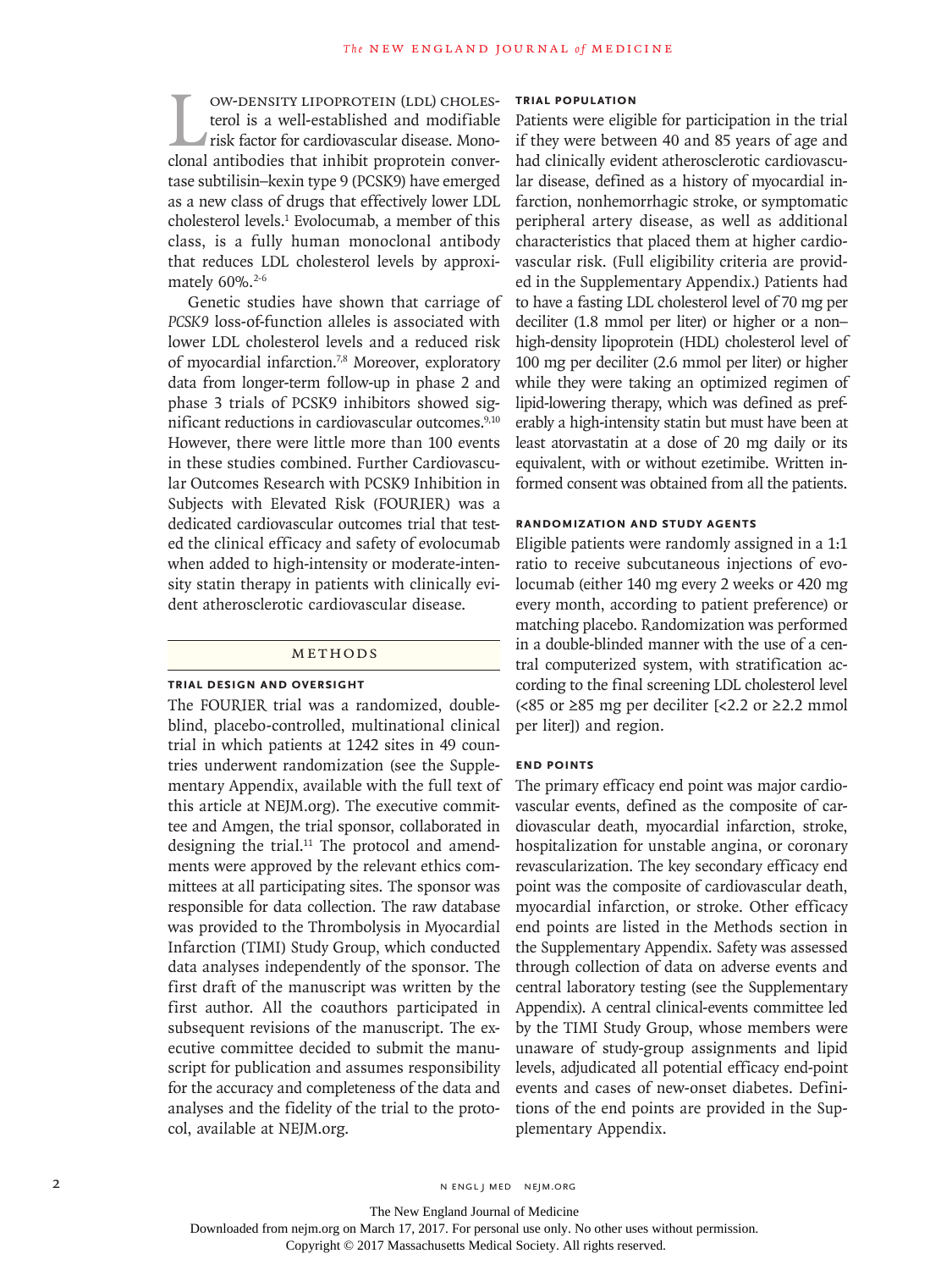# **Statistical Analysis**

The primary efficacy analysis was based on the time from randomized study-group assignment to the first occurrence of any element of the primary composite end point. If the rate of the primary end point was significantly lower in the evolocumab group (P<0.05), then, in a hierarchical fashion, the key secondary end point and then cardiovascular death were to be tested at a significance level of 0.05. Additional details are provided in the Supplementary Appendix. All efficacy analyses were conducted on an intentionto-treat basis. No imputation was performed for missing data on clinical outcomes. Safety evaluations included all the patients who underwent randomization and received at least one dose of a study agent and for whom post-dose data were available. The size of the patient population in the trial was based on the key secondary end point, and we estimated that 1630 such end-point events were required to provide 90% power to detect a 15% relative risk reduction with evolocumab as compared with placebo.<sup>11</sup> Hazard ratios and 95% confidence intervals were generated with the use of a Cox proportional-hazards model with stratification factors as covariates, and P values for time-to-event analyses were calculated with the use of log-rank tests.

#### **RESULTS**

#### **Patients**

From February 2013 through June 2015, a total of 27,564 patients underwent randomization to either the evolocumab group (13,784 patients) or the placebo group (13,780 patients) (Fig. S1 in the Supplementary Appendix). The baseline characteristics of the patients in the two groups were well matched and are shown in Table 1. The mean age of the patients was 63 years, and 24.6% of the patients were women; 81.1% of the patients had a history of myocardial infarction, 19.4% a history of previous nonhemorrhagic stroke, and 13.2% symptomatic peripheral artery disease. At baseline, 69.3% of the patients were taking highintensity statin therapy (defined in accordance with American College of Cardiology and American Heart Association joint guidelines<sup>12</sup>; see the Methods section in the Supplementary Appendix), and 30.4% were taking moderate-intensity statin therapy; 5.2% of the patients were also taking ezetimibe. During the trial, only 9.8% of patients

had alterations in their background lipid-lowering therapy (see the Results section in the Supplementary Appendix for details). The rate of use of secondary preventive therapies was high, with 92.3% of patients taking antiplatelet therapy, 75.6% taking beta-blockers, and 78.2% taking an angiotensin-converting–enzyme (ACE) inhibitor or angiotensin-receptor blocker (ARB), an aldosterone antagonist, or both at trial entry.

A total of 27,525 patients (99.9%) received at least one dose of a study agent. Premature permanent discontinuation of the study regimen occurred in 12.5% of patients (5.7% per year), withdrawal of consent in 0.7% (0.3% per year), and loss to follow-up in less than 0.1% (0.03% per year), with similar rates in the two study groups (Fig. S1 in the Supplementary Appendix). The median duration of follow-up was 26 months (interquartile range, 22 to 30), which resulted in 59,865 patientyears of follow-up. Ascertainment of the primary end point was complete for 99.5% of potential patient-years of follow-up.

# **Lipid Data**

The median LDL cholesterol level at baseline was 92 mg per deciliter (interquartile range, 80 to 109) (2.4 mmol per liter [interquartile range, 2.1 to 2.8]). At 48 weeks, the least-squares mean percentage reduction in LDL cholesterol levels with evolocumab, as compared with placebo, was 59% (95% confidence interval [CI], 58 to 60; P<0.001), for a mean absolute reduction of 56 mg per deciliter (95% CI, 55 to 57) (1.45 mmol per liter [95% CI, 1.43 to 1.47]), to a median of 30 mg per deciliter (interquartile range, 19 to 46) (0.78 mmol per liter [interquartile range, 0.49 to 1.2]). The reduction in LDL cholesterol levels was maintained over time (Fig. 1, and Fig. S2 in the Supplementary Appendix). At 48 weeks in the evolocumab group, the LDL cholesterol level was reduced to 70 mg per deciliter (1.8 mmol per liter) or lower in 87% of the patients, to 40 mg per deciliter (1.0 mmol per liter) or lower in 67% of the patients, and to 25 mg per deciliter (0.65 mmol per liter) or lower in 42% of the patients, as compared with 18%, 0.5%, and less than 0.1%, respectively, of the patients in the placebo group (P<0.001 for all comparisons of evolocumab vs. placebo). Evolocumab similarly lowered related atherogenic lipid measures; as compared with placebo, at 48 weeks, evolocumab had reduced non-HDL cholesterol levels by 52% and apolipoprotein B

The New England Journal of Medicine

Downloaded from nejm.org on March 17, 2017. For personal use only. No other uses without permission.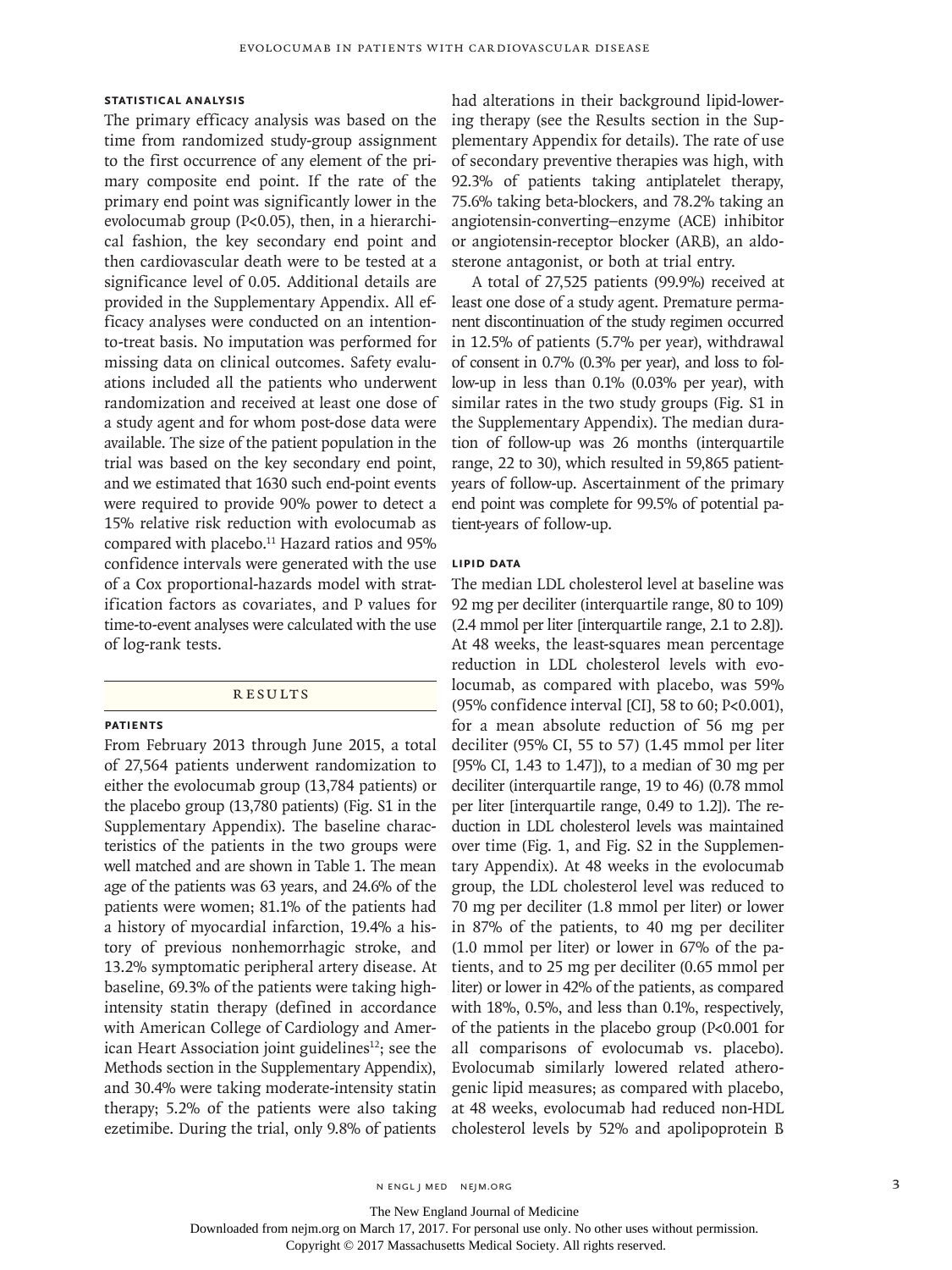| Table 1. Characteristics of the Patients at Baseline.*                      |                            |                         |
|-----------------------------------------------------------------------------|----------------------------|-------------------------|
| <b>Characteristics</b>                                                      | Evolocumab<br>$(N=13,784)$ | Placebo<br>$(N=13,780)$ |
| $Age - yr$                                                                  | $62.5 \pm 9.1$             | $62.5 \pm 8.9$          |
| Male sex — no. $(\%)$                                                       | 10,397 (75.4)              | 10,398 (75.5)           |
| White race - no. $(\%)\uparrow$                                             | 11,748 (85.2)              | 11,710 (85.0)           |
| Weight $-$ kg                                                               | $85.0 \pm 17.3$            | $85.5 \pm 17.4$         |
| Region                                                                      |                            |                         |
| North America                                                               | 2,287 (16.6)               | 2,284 (16.6)            |
| Europe                                                                      | 8,666 (62.9)               | 8,669(62.9)             |
| Latin America                                                               | 913(6.6)                   | 910(6.6)                |
| Asia Pacific and South Africa                                               | 1,918 (13.9)               | 1,917 (13.9)            |
| Type of atherosclerosis:                                                    |                            |                         |
| Myocardial infarction — no. $(%)$                                           | 11,145 (80.9)              | 11,206 (81.3)           |
| Median time from most recent previous myocardial<br>infarction $(IQR)$ — yr | $3.4(1.0 - 7.4)$           | $3.3(0.9 - 7.7)$        |
| Nonhemorrhagic stroke                                                       | 2686 (19.5)                | 2651 (19.2)             |
| Median time from most recent previous stroke (IQR)<br>$- yr$                | $3.2(1.1-7.1)$             | $3.3(1.1-7.3)$          |
| Peripheral artery disease - no. (%)                                         | 1,858(13.5)                | 1,784 (12.9)            |
| Cardiovascular risk factors                                                 |                            |                         |
| Hypertension - no./total no. (%)                                            | 11,045/13,784 (80.1)       | 11,039/13,779 (80.1)    |
| Diabetes mellitus - no. (%)                                                 | 5,054 (36.7)               | 5,027 (36.5)            |
| Current cigarette use - no./total no. (%)                                   | 3854/13,783 (28.0)         | 3923/13,779 (28.5)      |
| Statin use - no. (%) §                                                      |                            |                         |
| High intensity                                                              | 9,585 (69.5)               | 9,518(69.1)             |
| Moderate intensity                                                          | 4,161 (30.2)               | 4,231 (30.7)            |
| Low intensity, unknown intensity, or no data                                | 38(0.3)                    | 31(0.2)                 |
| Ezetimibe - no. (%)                                                         | 726 (5.3)                  | 714 (5.2)               |
| Other cardiovascular medications - no./total no. (%)                        |                            |                         |
| Aspirin, P2Y <sub>12</sub> inhibitor, or both                               | 12,766/13,772 (92.7)       | 12,666/13,767 (92.0)    |
| Beta-blocker                                                                | 10,441/13,772 (75.8)       | 10,374/13,767 (75.4)    |
| ACE inhibitor or ARB, aldosterone antagonist, or both                       | 10,803/13,772 (78.4)       | 10,730/13,767 (77.9)    |
| Median lipid measures (IQR)                                                 |                            |                         |
| LDL cholesterol - mg/dl                                                     | $92(80 - 109)$             | 92 (80-109)             |
| Total cholesterol - mg/dl                                                   | $168(151-188)$             | $168(151-189)$          |
| HDL cholesterol - mg/dl                                                     | 44 $(37-53)$               | $44(37-53)$             |
| Triglycerides - mg/dl                                                       | $134(101-183)$             | $133(99-181)$           |
| Lipoprotein(a) - nmol/liter                                                 | $37(13 - 166)$             | $37(13-164)$            |

\* There were no nominally significant differences between the two groups in baseline characteristics with the exception of weight (P=0.01) and the use of aspirin, a P2Y<sub>12</sub> inhibitor, or both (P=0.03). To convert the values for cholesterol to millimoles per liter, multiply by 0.02586. To convert the values for triglycerides to millimoles per liter, multiply by 0.01129. ACE denotes angiotensin-converting enzyme, ARB angiotensin-receptor blocker, HDL high-density lipoprotein, IQR interquartile range, and LDL low-density lipoprotein.

† Race was reported by the patients.

‡ Patients could have more than one type of atherosclerosis.

§ Statin intensity was categorized in accordance with the guidelines of the American College of Cardiology and American Heart Association.<sup>12</sup>

4 N ENGL J MED NEJM.ORG

The New England Journal of Medicine

Downloaded from nejm.org on March 17, 2017. For personal use only. No other uses without permission.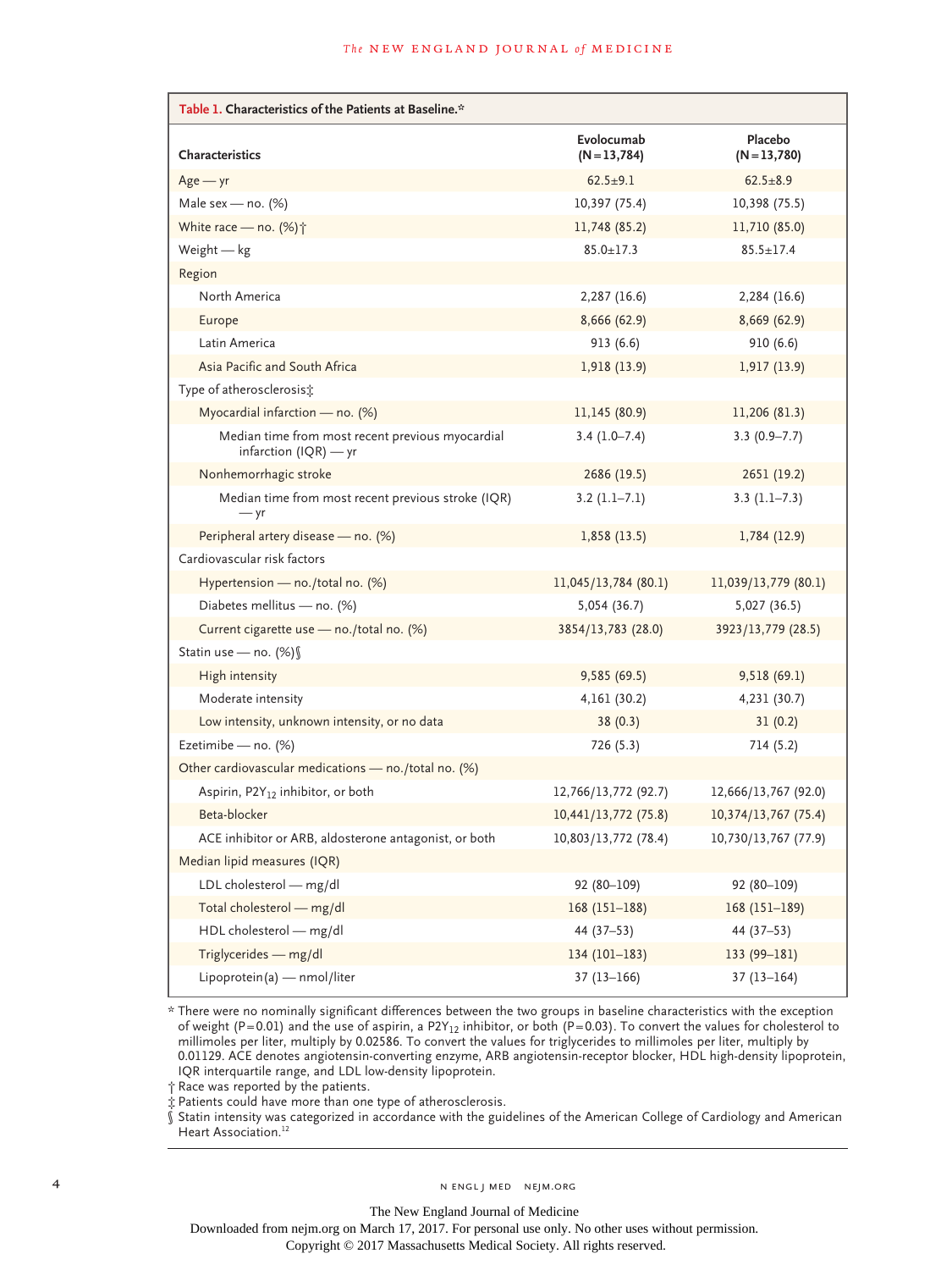

**Figure 1. Low-Density Lipoprotein (LDL) Cholesterol Levels over Time.**

Shown are median values in the two study groups; I bars indicate 95% confidence intervals. Below the graph, the absolute and percentage reductions in LDL cholesterol level in the evolocumab group are compared with those in the placebo group and are presented as least-squares means or means (details are provided in the Methods section in the Supplementary Appendix). To convert the values for

levels by 49% (P<0.001 for both). Additional details are provided in the Results section and Fig. S3 in the Supplementary Appendix.

#### **Efficacy End Points**

Evolocumab significantly reduced the risk of the primary composite end point of cardiovascular death, myocardial infarction, stroke, hospitalization for unstable angina, or coronary revascularization. The primary end point occurred in 1344 patients (9.8%) in the evolocumab group and in 1563 patients (11.3%) in the placebo group (hazard ratio, 0.85; 95% CI, 0.79 to 0.92; P<0.001) (Table 2 and Fig. 2A). Likewise, evolocumab significantly reduced the risk of the key secondary composite end point of cardiovascular death, myocardial infarction, or stroke. The key secondary end point occurred in 816 patients (5.9%) in the evolocumab group and in 1013 patients (7.4%) in the placebo group (hazard ratio, 0.80; 95% CI, 0.73 to 0.88; P<0.001) (Table 2 and Fig. 2B). The magnitude of the risk reduction with regard to the primary end point tended to increase over time, from 12% (95% CI, 3 to 20) in the first year to 19% (95% CI, 11 to 27) beyond the first year. Likewise, for the key secondary end point, the risk reduction increased from 16% (95% CI, 4 to 26) in the first year to 25% (95% CI, 15 to 34) beyond the first year (Table S1 and Fig. S4 in the Supplementary Appendix).

In terms of individual outcomes, evolocumab had no observed effect on cardiovascular mortality, and hence P values for other outcomes should be considered exploratory. There were reductions of 21 to 27% in the risk of myocardial infarction, stroke, and coronary revascularization but no observed effect on the rates of hospitalization for unstable angina, cardiovascular death or hospitalization for worsening heart failure, or death from any cause (Table 2). The benefits of evolocumab

The New England Journal of Medicine

Downloaded from nejm.org on March 17, 2017. For personal use only. No other uses without permission.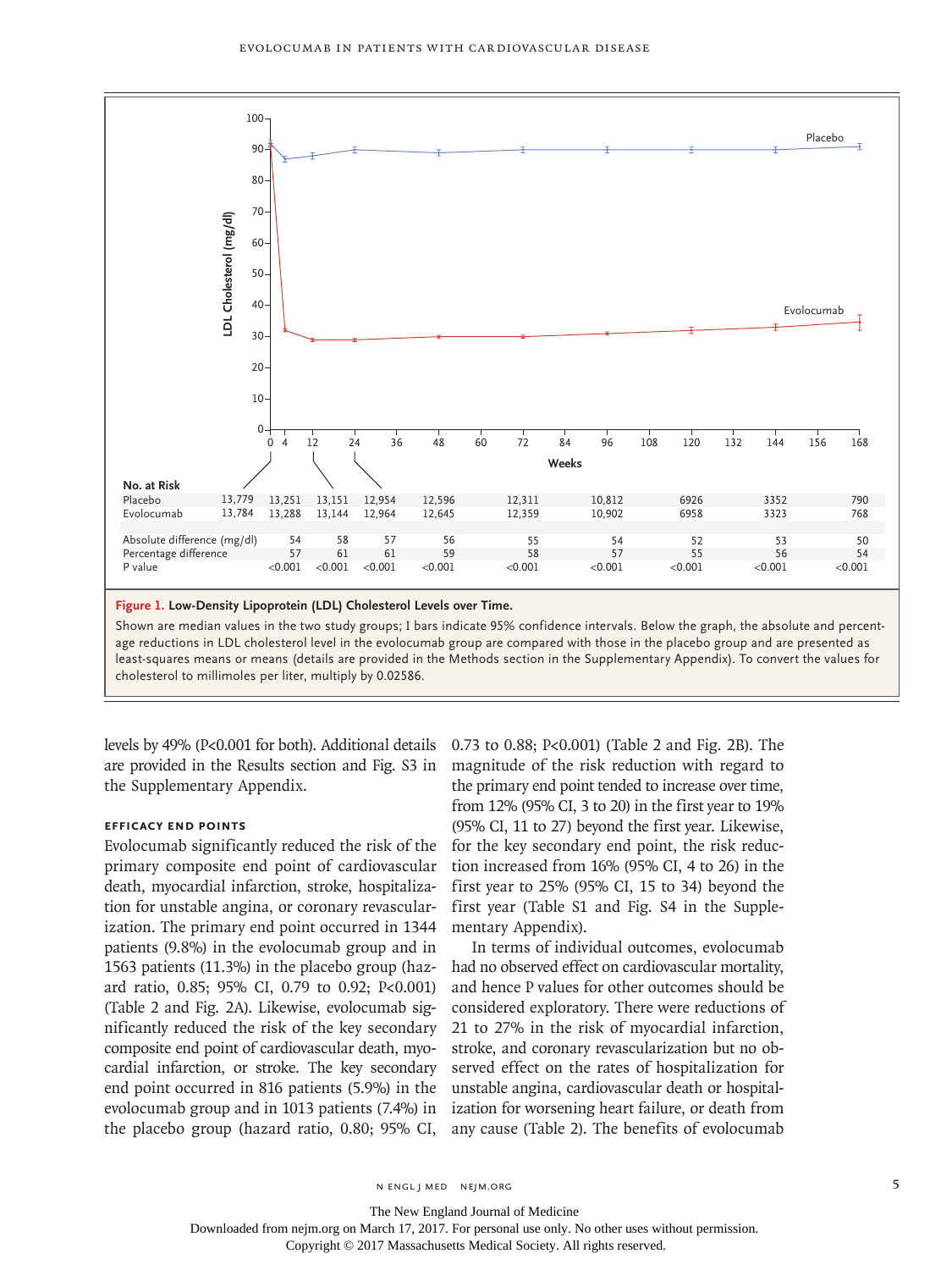| Table 2. Primary and Secondary End Points.                                                                                                       |                            |                         |                          |          |  |  |
|--------------------------------------------------------------------------------------------------------------------------------------------------|----------------------------|-------------------------|--------------------------|----------|--|--|
| Outcome                                                                                                                                          | Evolocumab<br>$(N=13,784)$ | Placebo<br>$(N=13,780)$ | Hazard Ratio<br>(95% CI) | P Value* |  |  |
|                                                                                                                                                  | no. of patients (%)        |                         |                          |          |  |  |
| Primary end point: cardiovascular death, myocardial infarction,<br>stroke, hospitalization for unstable angina, or coronary<br>revascularization | 1344(9.8)                  | 1563(11.3)              | $0.85(0.79 - 0.92)$      | < 0.001  |  |  |
| Key secondary end point: cardiovascular death, myocardial<br>infarction, or stroke                                                               | 816(5.9)                   | 1013(7.4)               | $0.80(0.73 - 0.88)$      | < 0.001  |  |  |
| Other end points                                                                                                                                 |                            |                         |                          |          |  |  |
| Cardiovascular death                                                                                                                             | 251(1.8)                   | 240(1.7)                | $1.05(0.88 - 1.25)$      | 0.62     |  |  |
| Due to acute myocardial infarction                                                                                                               | 25(0.18)                   | 30 (0.22)               | $0.84(0.49 - 1.42)$      |          |  |  |
| Due to stroke                                                                                                                                    | 31 (0.22)                  | 33 (0.24)               | $0.94(0.58 - 1.54)$      |          |  |  |
| Other cardiovascular death                                                                                                                       | 195(1.4)                   | 177(1.3)                | $1.10(0.90 - 1.35)$      |          |  |  |
| Death from any cause                                                                                                                             | 444 (3.2)                  | 426(3.1)                | $1.04(0.91 - 1.19)$      | 0.54     |  |  |
| Myocardial infarction                                                                                                                            | 468(3.4)                   | 639 (4.6)               | $0.73(0.65 - 0.82)$      | < 0.001  |  |  |
| Hospitalization for unstable angina                                                                                                              | 236(1.7)                   | 239(1.7)                | $0.99(0.82 - 1.18)$      | 0.89     |  |  |
| Stroke                                                                                                                                           | 207(1.5)                   | 262(1.9)                | $0.79(0.66 - 0.95)$      | 0.01     |  |  |
| Ischemic                                                                                                                                         | 171(1.2)                   | 226(1.6)                | $0.75(0.62 - 0.92)$      |          |  |  |
| Hemorrhagic                                                                                                                                      | 29(0.21)                   | 25(0.18)                | $1.16(0.68 - 1.98)$      |          |  |  |
| Unknown                                                                                                                                          | 13 (0.09)                  | 14(0.10)                | $0.93(0.44 - 1.97)$      |          |  |  |
| Coronary revascularization                                                                                                                       | 759(5.5)                   | 965(7.0)                | $0.78(0.71 - 0.86)$      | < 0.001  |  |  |
| Urgent                                                                                                                                           | 403 (2.9)                  | 547 (4.0)               | $0.73$ (0.64-0.83)       |          |  |  |
| Elective                                                                                                                                         | 420 (3.0)                  | 504(3.7)                | $0.83(0.73 - 0.95)$      |          |  |  |
| Cardiovascular death or hospitalization for worsening heart<br>failure                                                                           | 402 (2.9)                  | 408 (3.0)               | $0.98(0.86 - 1.13)$      | 0.82     |  |  |
| Ischemic stroke or transient ischemic attack                                                                                                     | 229(1.7)                   | 295(2.1)                | $0.77(0.65 - 0.92)$      | 0.003    |  |  |
| CTTC composite end point†                                                                                                                        | 1271 (9.2)                 | 1512 (11.0)             | $0.83(0.77-0.90)$        | < 0.001  |  |  |

\* Given the hierarchical nature of the statistical testing, the P values for the primary and key secondary end points should be considered significant, whereas all other P values should be considered exploratory.

† The Cholesterol Treatment Trialists Collaboration (CTTC) composite end point consists of coronary heart death, nonfatal myocardial infarction, stroke, or coronary revascularization.

> with regard to the risk of the primary and key secondary composite end points were largely consistent across major subgroups, including those based on age, sex, and type of atherosclerotic vascular disease (Fig. S5 in the Supplementary Appendix). The benefits were also consistent across quartiles of baseline LDL cholesterol levels, from patients in the top quartile, who had a median LDL cholesterol level of 126 mg per deciliter (interquartile range, 116 to 143) (3.3 mmol per liter [interquartile range, 3.0 to 3.7]) at baseline, down to those in the lowest quartile, who had a median LDL cholesterol level of 74 mg per deciliter (interquartile range, 69 to 77) (1.9 mmol per liter [interquartile range, 1.8 to 2.0]) at baseline. The benefit of evolocumab was also consistent across levels

of intensity of statin therapy, regardless of ezetimibe use, and with both the dosing regimen of 140 mg every 2 weeks and that of 420 mg monthly.

#### **Safety**

No significant between-group differences were seen in the overall rates of adverse events, serious adverse events, or adverse events thought to be related to the study agent and leading to discontinuation of the study regimen (Table 3). Likewise, the rates of muscle-related events, cataract, neurocognitive adverse events, and hemorrhagic stroke did not differ significantly between the two groups. Injection-site reactions were rare, but they were more frequent with evolocumab (2.1% vs. 1.6%). The large majority of reactions (approxi-

The New England Journal of Medicine

Downloaded from nejm.org on March 17, 2017. For personal use only. No other uses without permission.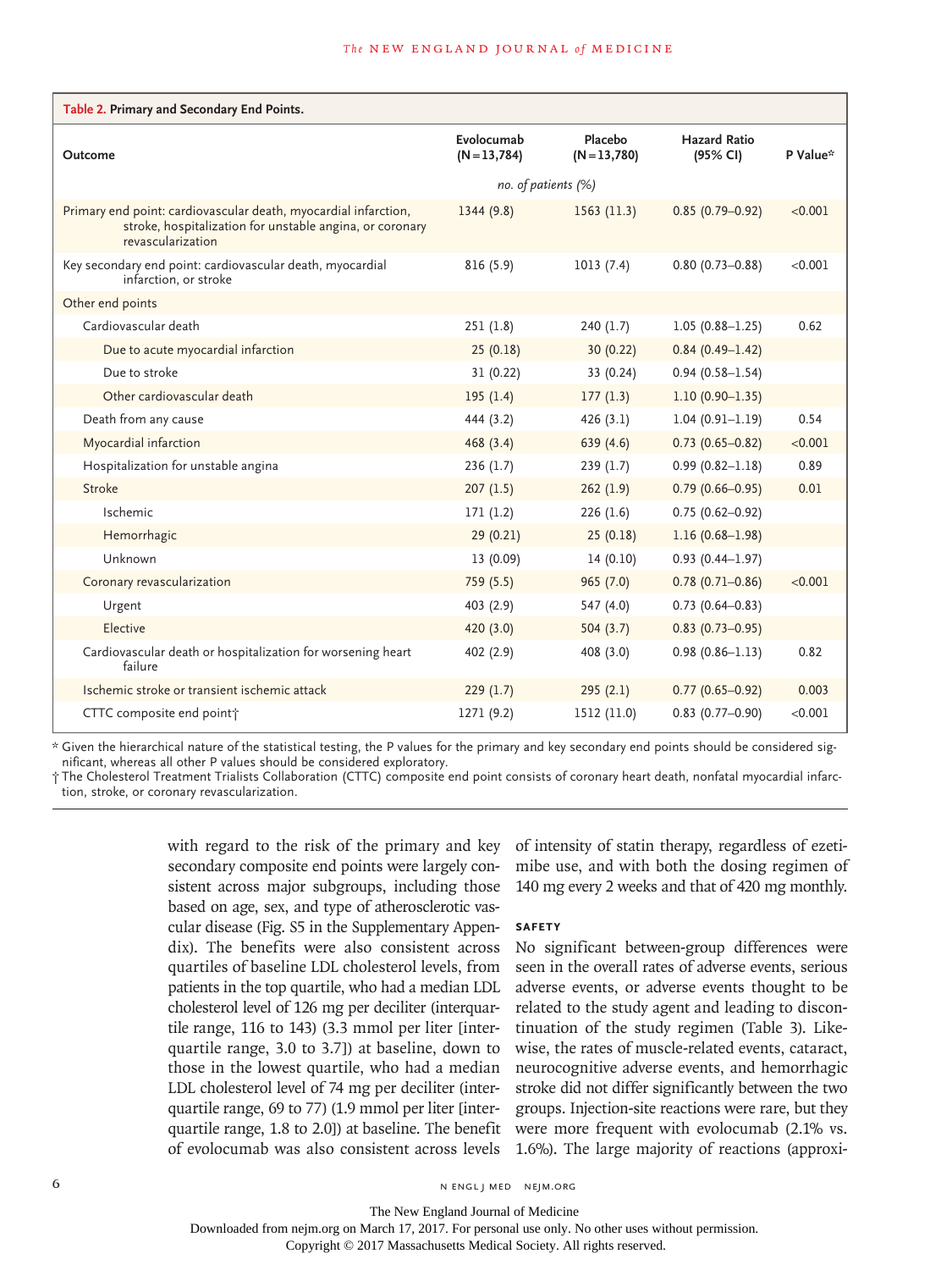mately 90% in each group) were classified as mild, and only 0.1% of the patients in each group stopped receiving the study agent because of an injection-site reaction. The rates of adjudicated cases of new-onset diabetes did not differ significantly between the two groups (hazard ratio, 1.05; 95% CI, 0.94 to 1.17). The rates of allergic reactions also did not differ significantly between the groups (3.1% vs. 2.9%). In the evolocumab group, new binding antibodies developed in 43 patients (0.3%), and development of neutralizing antibodies did not occur in any patient.

# Discussion

When added to statin therapy, the PCSK9 inhibitor evolocumab lowered LDL cholesterol levels by 59% from baseline levels as compared with placebo, from a median of 92 mg per deciliter (2.4 mmol per liter) to 30 mg per deciliter (0.78 mmol per liter). This effect was sustained without evidence of attenuation. In this dedicated cardiovascular outcomes trial, we found that the addition of evolocumab to statin therapy significantly reduced the risk of cardiovascular events, with a 15% reduction in the risk of the primary composite end point of cardiovascular death, myocardial infarction, stroke, hospitalization for unstable angina, or coronary revascularization and a 20% reduction in the risk of the more clinically serious key secondary end point of cardiovascular death, myocardial infarction, or stroke. During a median of 26 months of follow-up, the only adverse events that were noted to be nominally significantly more common in association with evolocumab were injection-site reactions, but these were rare, and the rate of discontinuation of the study regimen was no higher with evolocumab than with placebo.

The data from our trial provide insight into the benefit of decreasing LDL cholesterol levels to median levels lower than those in previous trials. Previously, significant reductions in major cardiovascular events were found in the Pravastatin or Atorvastatin Evaluation and Infection Therapy– Thrombolysis in Myocardial Infarction 22 (PROVE IT–TIMI 22) and Treating to New Targets (TNT) trials, in which the more intensive statin regimen lowered LDL cholesterol levels from approximately 100 mg per deciliter (2.6 mmol per liter) to 70 mg per deciliter (1.8 mmol per liter).13,14 More recently, the addition of ezetimibe to statin therapy in the Improved Reduction of



#### **Figure 2. Cumulative Incidence of Cardiovascular Events.**

Panel A shows the cumulative event rates for the primary efficacy end point (the composite of cardiovascular death, myocardial infarction, stroke, hospitalization for unstable angina, or coronary revascularization), and Panel B shows the rates for the key secondary efficacy end point (the composite of cardiovascular death, myocardial infarction, or stroke). I bars indicate 95% confidence intervals. The Kaplan–Meier rates for the primary end point in the evolocumab group versus the placebo group were as follows: at 1 year, 5.3% (95% confidence interval [CI], 4.9 to 5.7) versus 6.0% (95% CI, 5.6 to 6.4); at 2 years, 9.1% (95% CI, 8.6 to 9.6) versus 10.7% (95% CI, 10.1 to 11.2); and at 3 years, 12.6% (95% CI, 11.7 to 13.5) versus 14.6% (95% CI, 13.8 to 15.5). The Kaplan–Meier rates for the key secondary end point in the evolocumab group versus the placebo group were as follows: at 1 year, 3.1% (95% CI, 2.8 to 3.4) versus 3.7% (95% CI, 3.4 to 4.0); at 2 years, 5.5% (95% CI, 5.1 to 5.9) versus 6.8% (95% CI, 6.4 to 7.3); and at 3 years, 7.9% (95% CI, 7.2 to 8.7) versus 9.9% (95% CI, 9.2 to 10.7). P values were calculated with the

n engl j med nejm.org 7

The New England Journal of Medicine

Downloaded from nejm.org on March 17, 2017. For personal use only. No other uses without permission.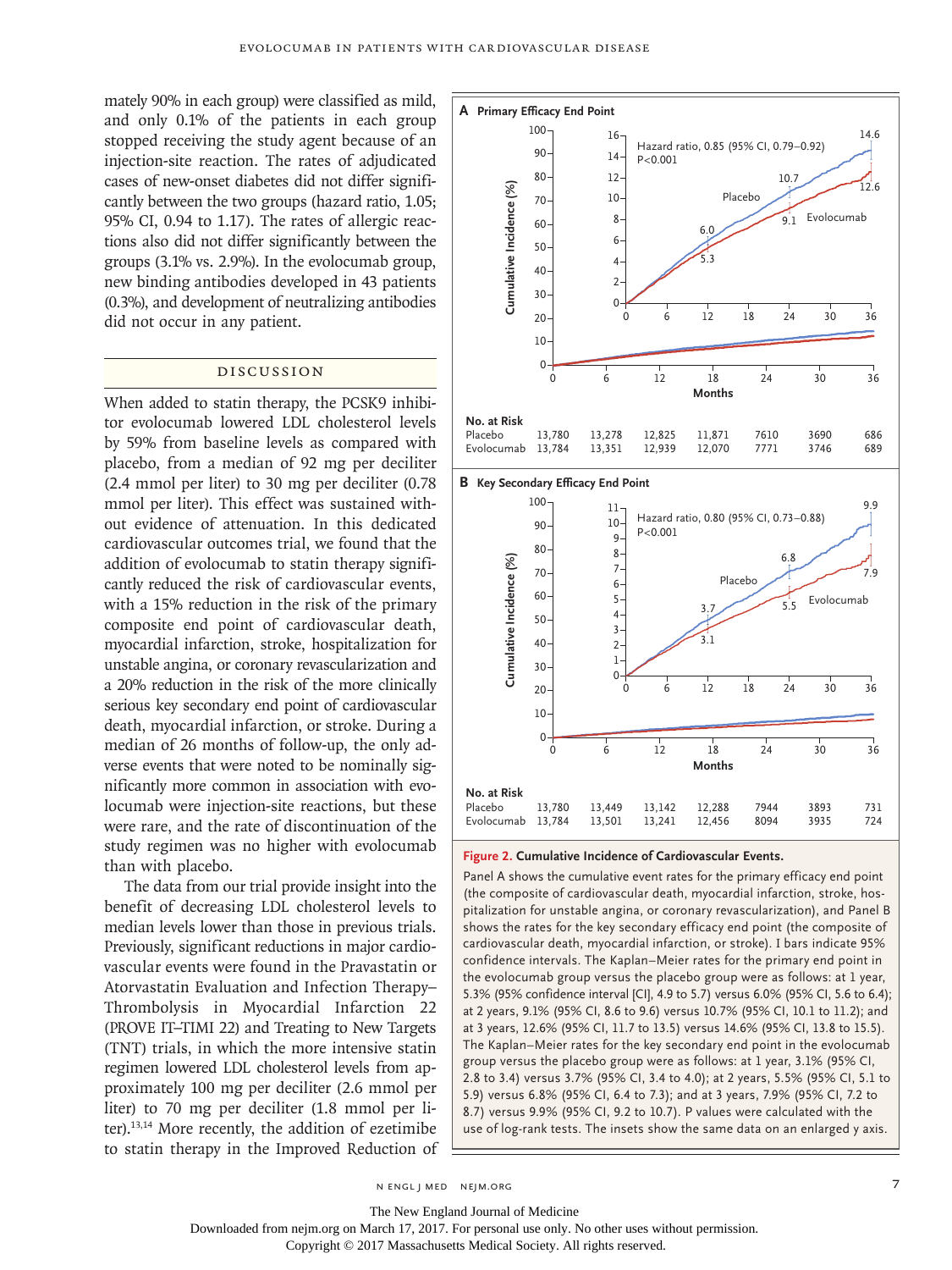| Table 3. Adverse Events and Laboratory Test Results.                                        |                            |                            |  |  |
|---------------------------------------------------------------------------------------------|----------------------------|----------------------------|--|--|
| Outcome                                                                                     | Evolocumab<br>$(N=13,769)$ | Placebo<br>$(N = 13, 756)$ |  |  |
| Adverse events - no. of patients $(\%)$                                                     |                            |                            |  |  |
| Any                                                                                         | 10,664 (77.4)              | 10,644 (77.4)              |  |  |
| Serious                                                                                     | 3410 (24.8)                | 3404 (24.7)                |  |  |
| Thought to be related to the study agent and leading to<br>discontinuation of study regimen | 226(1.6)                   | 201(1.5)                   |  |  |
| Injection-site reaction*                                                                    | 296(2.1)                   | 219(1.6)                   |  |  |
| Allergic reaction                                                                           | 420(3.1)                   | 393 (2.9)                  |  |  |
| Muscle-related event                                                                        | 682 (5.0)                  | 656 (4.8)                  |  |  |
| Rhabdomyolysis                                                                              | 8(0.1)                     | 11(0.1)                    |  |  |
| Cataract                                                                                    | 228(1.7)                   | 242(1.8)                   |  |  |
| Adjudicated case of new-onset diabetes;                                                     | 677(8.1)                   | 644 (7.7)                  |  |  |
| Neurocognitive event                                                                        | 217(1.6)                   | 202(1.5)                   |  |  |
| Laboratory results $-$ no. of patients/total no. (%)                                        |                            |                            |  |  |
| Aminotransferase level > 3 times the upper limit of the normal<br>range                     | 240/13,543(1.8)            | 242/13,523(1.8)            |  |  |
| Creatine kinase level > 5 times the upper limit of the normal range                         | 95/13,543(0.7)             | 99/13,523 (0.7)            |  |  |

\* The between-group difference was nominally significant (P<0.001).

† The total numbers of patients were 8337 in the evolocumab group and 8339 in the placebo group, because patients with prevalent diabetes at the start of the trial were excluded.

Outcomes: Vytorin Efficacy International Trial (IMPROVE-IT) lowered LDL cholesterol levels from 70 mg per deciliter (1.8 mmol per liter) to 54 mg per deciliter (1.4 mmol per liter) and significantly reduced major cardiovascular events.15 In extending this concept further in FOURIER, we found consistent reductions in rates of cardiovascular events across the range of baseline LDL cholesterol levels. Specifically, there was a 17% reduction in the risk of the key secondary end point among patients in the top quartile for baseline LDL cholesterol level, in whom evolocumab lowered the median LDL cholesterol level from 126 mg per deciliter (3.3 mmol per liter) to 43 mg per deciliter (1.1 mmol per liter) (with the achieved level similar to that achieved with ezetimibe in patients in the lowest quartile for admission LDL cholesterol levels in IMPROVE-IT $16$ ), and there was a 22% reduction in the risk of the key secondary end point among the patients in the lowest quartile for baseline LDL cholesterol level, in whom evolocumab lowered the median LDL cholesterol level from 73 mg per deciliter (1.9 mmol per liter) to 22 mg per deciliter (0.57 mmol per liter). These observations align well with the effects of evolocumab on coronary atherosclerotic plaque

volume in the Global Assessment of Plaque Regression with a PCSK9 Antibody as Measured by Intravascular Ultrasound (GLAGOV) trial<sup>17</sup> and show that continued cardiovascular benefit can be accrued even when LDL cholesterol levels are reduced to 20 to 25 mg per deciliter (0.52 to 0.65 mmol per liter), a range that is well below current targets.18-20

A delay between the onset of LDL cholesterol lowering and the emergence of the full clinical benefit of the intervention in terms of clinical risk reduction has been well documented in trials of statins, ezetimibe, and other LDL cholesterol– lowering therapies.<sup>15,21-24</sup> Likewise, in FOURIER, the magnitude of the risk reduction with regard to the key secondary end point appeared to grow over time, from 16% during the first year to 25% beyond 12 months, which suggests that the translation of reductions in LDL cholesterol levels into cardiovascular clinical benefit requires time. Overall, 74 patients would need to be treated over a period of 2 years to prevent a cardiovascular death, myocardial infarction, or stroke.

In an observation consistent with previous trials of more intensive LDL cholesterol–lowering therapy as compared with moderate-intensity statin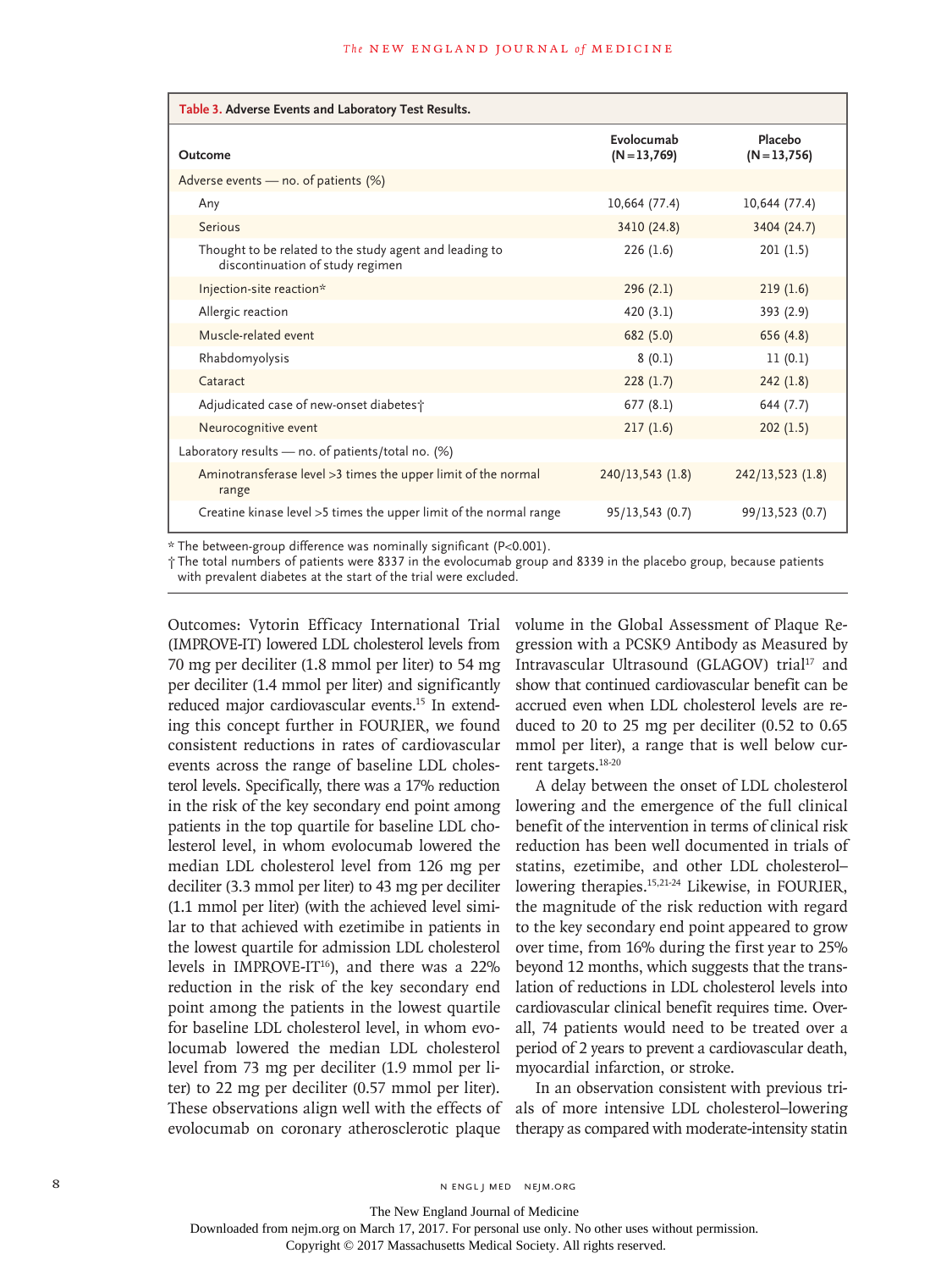therapy,15,25 we found no effect of additional lowering of LDL cholesterol levels on cardiovascular mortality. The rate of use of evidence-based cardiovascular pharmacotherapies that lower cardiovascular mortality was very high in FOURIER, in which the rates of cardiovascular mortality were one third of the rates in the Scandinavian Simvastatin Survival Study (4S).<sup>26</sup> Similar to the findings in the Study of the Effectiveness of Additional Reductions in Cholesterol and Homocysteine (SEARCH) and IMPROVE-IT, in our trial we found no effect on hospitalization for unstable angina. The advent of increasingly sensitive cardiac troponin assays probably makes cardiac ischemia increasingly questionable as the true cause of a hospitalization for chest-pain symptoms without biochemical evidence of myocyte injury.<sup>27</sup> Finally, the rate of urgent coronary revascularization appeared to be more modifiable than that of elective revascularization.

Given these caveats, the magnitude of benefit of evolocumab in reducing the risk of major coronary events, stroke, and urgent coronary revascularization is largely consistent with the benefit seen with statins on a per–millimole-per-liter basis of LDL cholesterol lowering (Fig. S6 in the Supplementary Appendix). These observations are in accord with meta-analyses of data from clinical trials of different lipid-lowering interventions, which show consistent clinical benefits per unit reduction in LDL cholesterol.<sup>28</sup> Likewise, these observations are supported by data from a recent mendelian randomization study in which variants in *PCSK9* and variants in *HMGCR* were associated with nearly identical lower risks of cardiovascular events per unit reduction in LDL cholesterol.<sup>29</sup>

Achievement of these very low LDL cholesterol levels with evolocumab did not lead to any significant differences between the two study groups in the overall rates of adverse events or in rates of study-regimen discontinuation. The rate of discontinuation of evolocumab injections because of adverse events that were ascribed to the drug was similar to the rate with placebo (0.76% vs. 0.67% per year) and compares favorably to the rates that

have been found with atorvastatin at a dose of 80 mg daily (1.5% per year) and with ezetimibe (1.1% per year) in other trials. $14,15$  The risk of newonset diabetes in our trial appeared to be similar in the two groups, although the 95% confidence intervals did not exclude the point estimates observed with statins.<sup>30,31</sup> Potential concerns about an increased risk of neurocognitive adverse events were not borne out in this trial. In contrast to recent data for bococizumab (a humanized but not fully human monoclonal antibody against PCSK9),<sup>32</sup> evolocumab-binding antibodies were rarely detected in our trial, no neutralizing antibodies developed, and the overall LDL cholesterol–lowering effect continued without attenuation. Furthermore, similarly reassuring findings with evolocumab were observed over a period of 4 years in the Open Label Study of Long-Term Evaluation against LDL-C Trial (OSLER-1).<sup>33</sup>

The major limitation of this trial was a relatively short duration of follow-up as compared with that in other lipid-lowering trials, in which follow-up periods have averaged approximately 5 years.28 Although the median follow-up period in FOURIER was originally planned to be approximately 4 years, an event rate that was approximately 50% higher than had been postulated led to a shorter required duration of follow-up to accrue the prespecified number of events. Most but not all of the patients in the trial received high-intensity statin therapy, and ezetimibe use was infrequent. However, the benefit of evolocumab was consistent regardless of the intensity of statin therapy or ezetimibe use.

In conclusion, inhibition of PCSK9 with evolocumab on a background of statin therapy lowered LDL cholesterol levels to a median of 30 mg per deciliter (0.78 mmol per liter) and reduced the risk of cardiovascular events. These findings show that patients with atherosclerotic cardiovascular disease benefit from the lowering of LDL cholesterol levels below current targets.

Disclosure forms provided by the authors are available with the full text of this article at NEJM.org.

#### **References**

**2.** Blom DJ, Hala T, Bolognese M, et al. A 52-week placebo-controlled trial of evolocumab in hyperlipidemia. N Engl J Med 2014;370:1809-19.

**3.** Robinson JG, Nedergaard BS, Rogers WJ, et al. Effect of evolocumab or ezetimibe added to moderate- or high-intensity statin therapy on LDL-C lowering in patients with hypercholesterolemia: the LAPLACE-2 randomized clinical trial. JAMA 2014;311:1870-82.

**4.** Koren MJ, Lundqvist P, Bolognese M, et al. Anti-PCSK9 monotherapy for hypercholesterolemia: the MENDEL-2 random-

n engl j med nejm.org 9

Downloaded from nejm.org on March 17, 2017. For personal use only. No other uses without permission.

Supported by Amgen.

**<sup>1.</sup>** Giugliano RP, Sabatine MS. Are PCSK9 inhibitors the next breakthrough in the cardiovascular field? J Am Coll Cardiol 2015;65:2638-51.